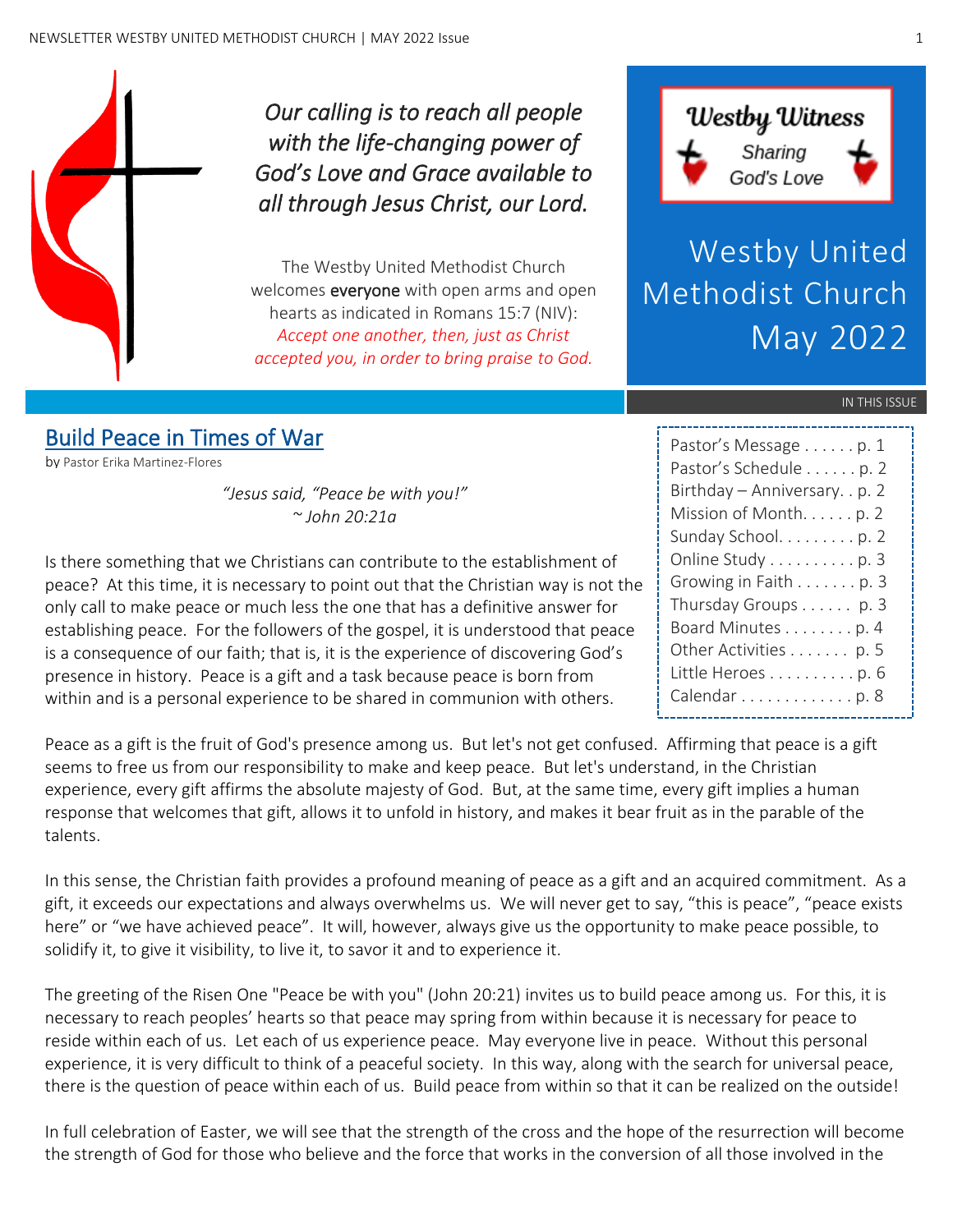creation of peace. Peace is everyone's task. Everyone should strive to create peace and not support the false idea that peace can be achieved through war. May the Lord of peace give us His Spirit tonight to truly be builders of peace!

May God be with all of you, Pastor Erika Martinez-Flores

## Pastor Erika's Schedule:

Thursday at Westby UMC – 10:00 AM - 1:00 PM • 3<sup>rd</sup> Thursday of the month (11:30 AM - 1:00 PM) Sunday morning before worship – 8:30 AM – 8:50 AM

*\* Pastor Erika will be on vacation from May 2-16. If you have any pastoral needs during this time, please feel free to contact Pastor Jorge at 608-359-8181.*

### May Anniversaries

May 28 – Tim & Jane Gaskell May 30 – Mike & Julie Fargen

j



 $\overline{a}$ 

 $\overline{a}$ 

### Sunday School News

The Sunday school kids presented the Palm Sunday message with music, sign language, an object lesson and scripture. Thank you to kids and families for being part of this celebration of Holy Week leading up to Easter. The last week of April we celebrated the confirmation of Adey Oliver.

The last day of Sunday school for the school year is May 1. We will celebrate with our traditional Sundaes on Sunday, a Mother's Day surprise and a final game day. Thank you parents, for sharing your very wonderful kids this year ~ they are an amazing blessing!!

We're planning to do a summer get together again  $\sim$  once a month on a Sunday evening for food and fun! We will be in touch with details.

### VACATION BIBLE SCHOOL | SUMMER 2022 |

More information to come!!! Dates have not yet been decided. Your prayers are appreciated. ~ Suggestions and ideas are welcome! j

## Mission of the Month – Church Accessibility

It is easy for most of us to come into our church, but for others, even a small step or heavy door can make it difficult if not impossible. We have some memorial gifts that have been designated toward improving access, but we need more to complete the job. An automatic door opener is one part, but we also need to extend the existing concrete pad to make the door accessible for



people with walkers and wheelchairs. Current estimates are that it will require around \$6,000. to complete the project. With that goal in mind, we would like to challenge the congregation to donate generously, in an ongoing way. A symbolic chart on the mission bulletin board will help us measure our progress toward this worthy goal. Thank you in advance for your support.



#### *Contact Information:*

Cell Phone: 919-478-3584 Direct Office Phone: 608-638-7627 Parsonage Phone: 608-637-7614 Email: pastor-vw@driftlessministry.org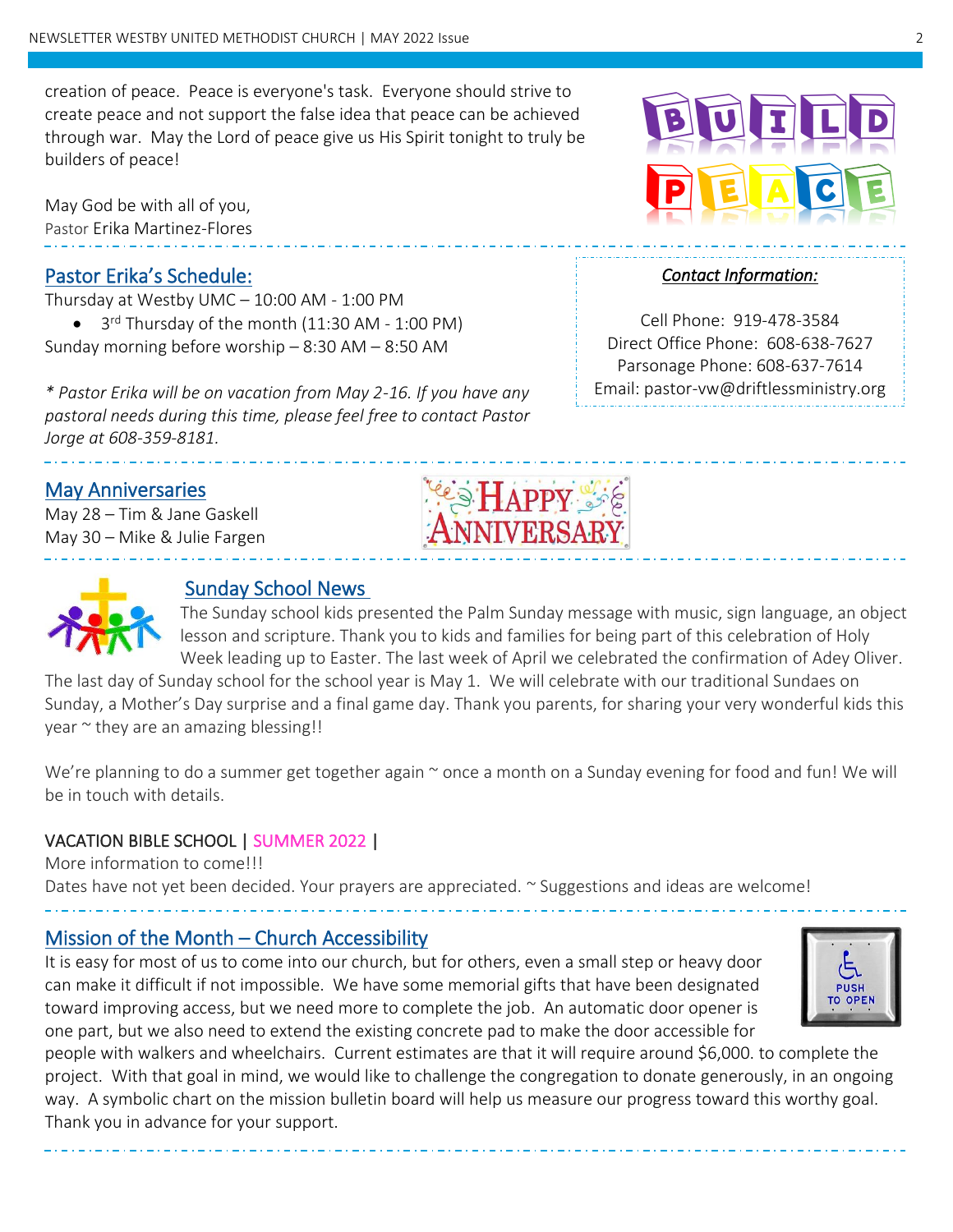### Growing in Faith Study Group

As we finish our discussion of 1 Corinthians this month, we will meet on Wednesday, May  $11<sup>th</sup>$  at 6:00 PM to discuss Lesson 11 (Christ's Victory Over Death - 1 Corinthians 15:20-34) and on Wednesday, May 25<sup>th</sup> at 6:00 PM to discuss Lesson 12 (Giving to God's Work - 1 Corinthians 16:1-11). Please come and join us for a time of fellowship and thought-provoking discussion, even if you don't have the book.



In June, we have decided to continue to use Max Lucado's "Life Lessons from" study book series and will use the "Life Lessons from 2 Corinthians". We will plan on purchasing these study books the middle of May so they can arrive by the beginning of June. The anticipated cost of the book will be \$10-\$13, depending on whether the books are on sale at the time of purchase. If you would like to purchase a book to join our next study sessions, please let Linda or Jane know by May 15th



### May Online Studies – Devotionals with Chris Tomlin

The music of Grammy and Dove-award winning Contemporary Christian artist Chris Tomlin has inspired and motivated people around the world to worship our Amazing God. Now, during the month of May, you will have the opportunity to dive into some of his amazing songs like "Holy Roar", "Is He Worth?", "Good Good Father", and "Nobody Loves Me Like You" with several devotionals as part of our Interactive Online Bible Studies! Together, we will: fix our eyes on God, strive to never lose sight of His goodness and glory, and be encouraged to talk to God more and more as we dive deeper into the

character of our amazing God who listens.

Come and dive into the Word through the music of Chris Tomlin with us! We welcome you to join us for all three of these studies, or just one or two – whatever works best for you!

- "Never Lose Sight" will begin on Tuesday, May 3<sup>rd</sup>. To access this 11-day study, use the following link: <https://bible.com/p/50918613/a4e8eef272fa3a09f2c4d75d4044463c>
- "God Who Listens" will begin Saturday, May  $14<sup>th</sup>$ . Use the following link to access this 7-day study: <https://bible.com/p/50918660/90e0b9c3c9da6adb74b499d5fd8d4092>
- "Holy Roar: Live from Church" will begin on Saturday, May 21<sup>st</sup>. To access this 5-day study, us this link: <https://bible.com/p/50918677/2669bc0c308d8237e03d38408f247299>

These online studies can be accessed through the Bible App or [bible.com](http://www.bible.com/) website, which are free resources. In addition to wonderful devotional/reading plans, they provide a verse of the day, and you will be able to read the Bible in a wide variety of versions. The Bible App is available in your app store on your mobile device, or accessible online at [www.bible.com.](file:///C:/Users/Paul/Documents/Linda/Church%20Newsletter/Oct2021/www.bible.com)



### Thursday Morning Prayer Group

Please join our monthly Prayer Group on Thursday, May 5<sup>th</sup> at 10:00 AM for a time of fellowship with our Lord through prayer. Everyone who attends can offer up prayer requests, then the group prays for these requests. Praying starts with whoever feels like beginning then anyone can add their prayers. Pastor Erika does the ending prayer. The time commitment can vary from 15-60 minutes. There is a prayer request box in the narthex so anyone can drop their prayer requests in the box and this group will pray for them. Prayer is powerful, so it's

important that we prayer together to combine our prayer strengths.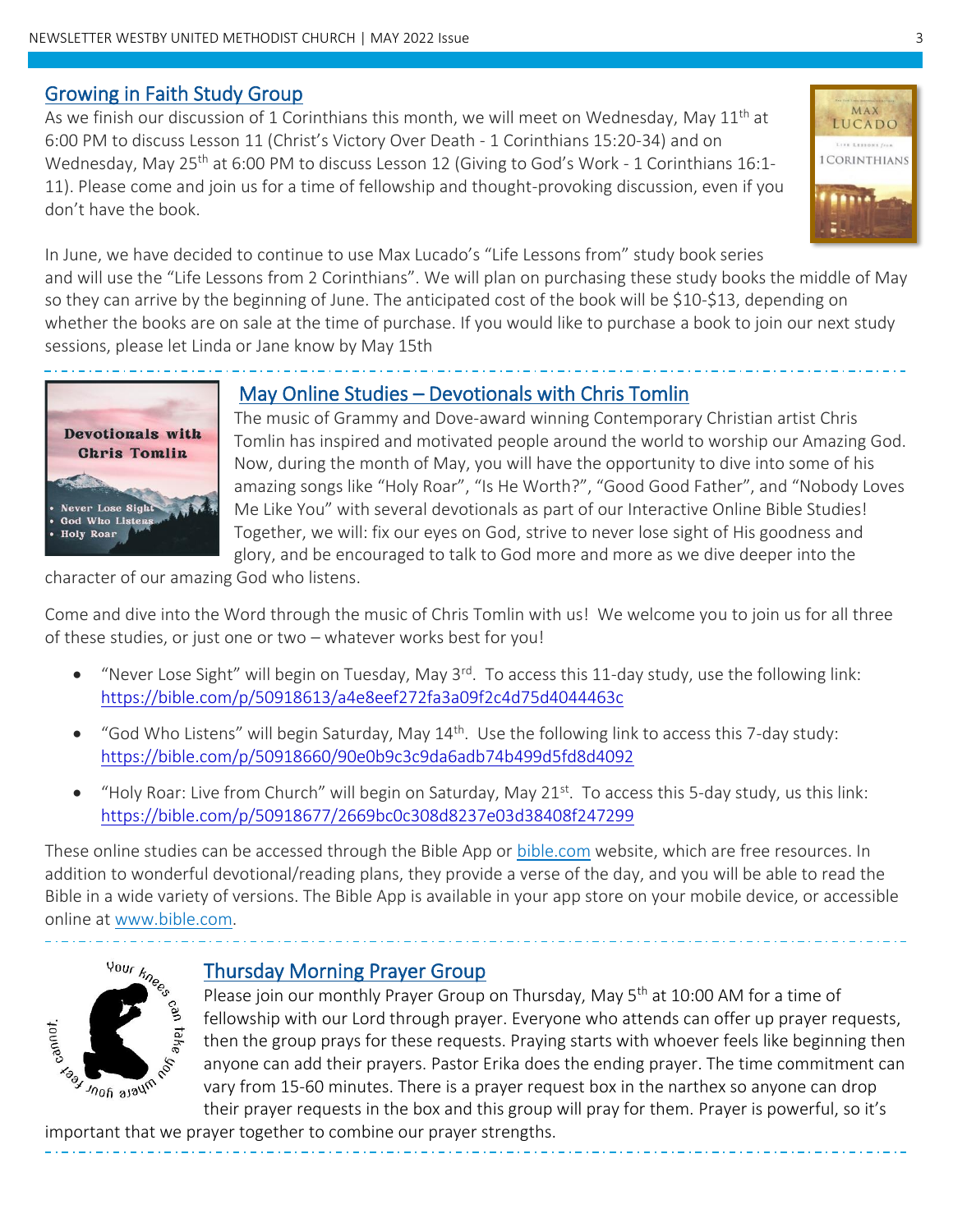

## Thursday Morning Bible Study

Come and join us on Thursday, May  $21^{st}$  for our monthly morning Bible study group. We will continue with studying the book of Psalm, lead by Pastor Erika. We'll start at 11:30 AM, so come for a time of learning, good discussion and fellowship.

### Westby United Methodist Church - Board Meeting *I*P April 20, 2022

Present: Pastor Erika Martinez-Flores, Tim Gaskell, Jane Gaskell, Ardith Hoff, Verna Drake, Jean Shore, Julie Fargen and Linda Weilnau

Opening: Tim Gaskell opened with prayer.

Approval of Minutes: The minutes of the March board meeting were emailed to the board and published in the April newsletter, so they could be reviewed prior to the meeting. Ardith Hoff and Jean Shore motioned to approve the minutes. Motion passed.

Treasurer's Report: Verna Drake provided the financial reports, which included the report for the month of March, Year-to-Date report, special accounts, and the credit card statement. These reports were emailed to the board prior to the meeting. Verna indicated that the insurance is now billed quarterly instead of monthly. Jane Gaskell and Ardith Hoff motioned to approve the treasurer's report. Motion passed.

#### Old Business:

- $\mathbf{\hat{F}}$  Review COVID Policy It was decided that at this time masking will be optional.
- $\mathbf{\hat{v}}$  Painting and Fixing Interior Walls It was decided to paint the part in the fellowship hall that was repaired and wait on painting the other interior walls at a later date. We decided that obtaining an automatic door opener should be a higher priority for building improvements than painting the interior walls.
- Mowing Position Pastor Erika mentioned that someone from Viroqua UMC, Gradyn Hanson is interested in this position. Tim Gaskell said that Gradyn should contact him for more information about the position.
- $\mathbf{\hat{v}}$  Automatic Door Opener It was decided to make this the main project for building improvements. The cost will be at least \$6,000. We will need to start a donation campaign and probably do some fund raising. Jane Gaskell mentioned that Cornerstone Christian Academy had a "Take and Bake Pizza" fundraiser. Jane is going to talk to Kathy Clark to get more details about how this fundraiser went. Information about this project will be published in the May newsletter.

#### New Business:

- May Baskets for Neighborhood (Marigolds in small plastic cups?) It was decided to put marigolds in small plastic cups and give them to the residents at Norseland instead of doing May baskets for the neighborhood. We will need about 45 flowers. Jane Gaskell will create small notes to put in the cups. Ardith Hoff has some potting soil we can use. Verna Drake will purchase the flowers. Linda Weilnau will purchase the cups. We will meet after church on Sunday, May 15 to assemble the flowerpots.
- $\mathbf{\hat{v}}$  Meal for Sunday School Parents The last day of Sunday school is May 1, so it was decided to wait until the fall to discuss this project.
- $\mathbf{\hat{v}}$  Mother's Day (May 8<sup>th</sup>) Jane Gaskell will look into finding a small item to give to the ladies for Mother's Day.
- $\mathbf{\hat{F}}$  Growing in Faith Study Book for June It was decided to continue studying the New Testament in order, so we will do II Corinthians and continue with our regular meeting times during the summer. An announcement will be put in the bulletins and May newsletter to find out who wants to purchase a book to study II Corinthians.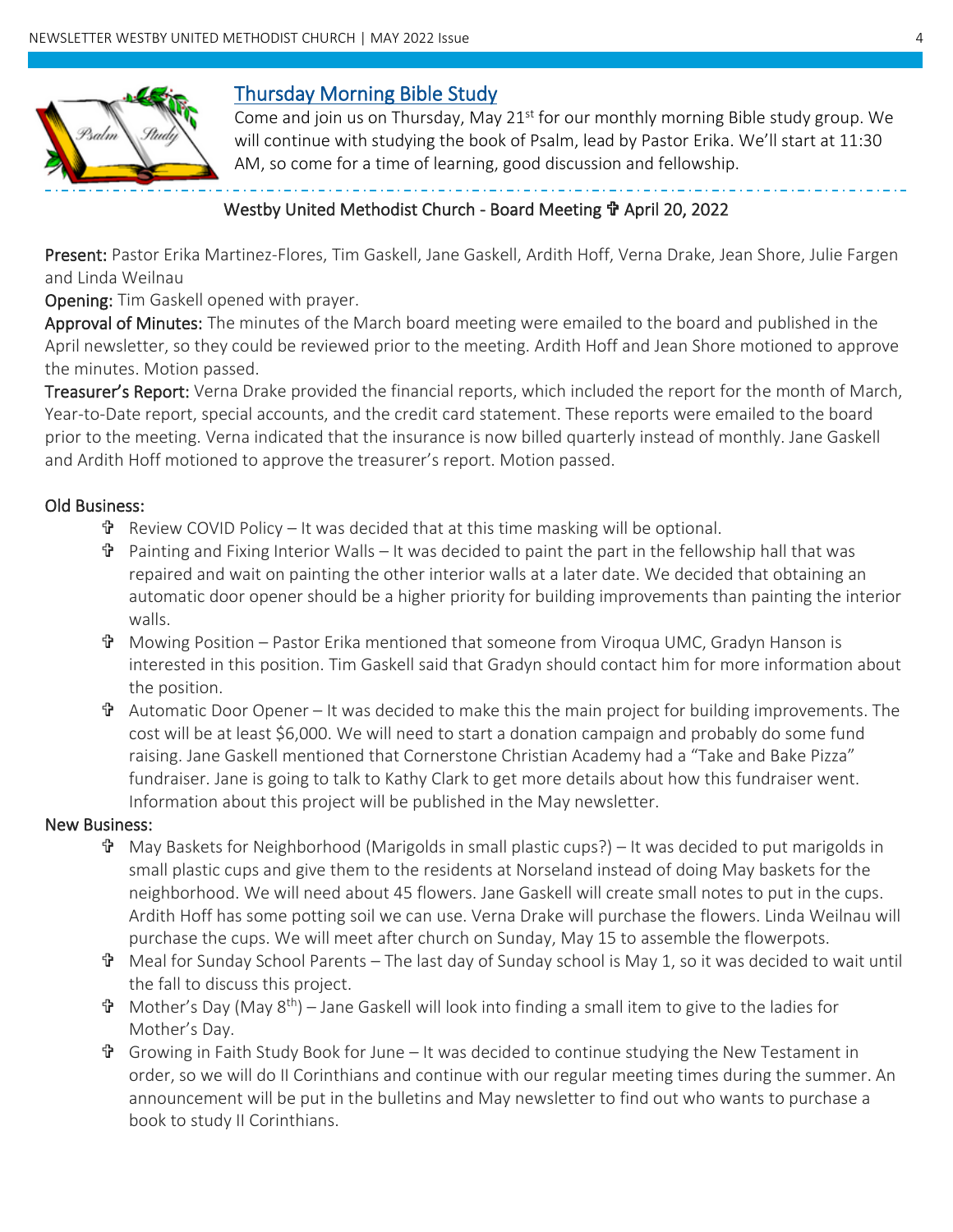- $\mathbf{\hat{v}}$  Cemetery Clean-up We need to trim the grass around the stones, pick up sticks and check for leaning stones. Weed eaters will work well for doing the trimming. Verna Drake will check on the extent of what needs to be done and let others know so a date and time can be arranged to do this clean-up.
- $\mathbf{\hat{T}}$  Sons of Norway (May 14) The Sons of Norway will be having their Frokost breakfast at our church during Syttende Mai. They will get a key from Jane Gaskell on Thursday, May 12<sup>th</sup>.

#### Business from Board Committees:

- $\mathbf{\hat{v}}$  Trustees This was taken care of during the discussions about the painting and automatic door opener.
- SPRC No report.
- $\mathbf{\hat{T}}$  Worship Confirmation is Sunday, April 24<sup>th</sup>. The confirmation students and their mentors decided on the setup of the worship service. Cavan Fang will be giving the message on May  $8<sup>th</sup>$  and Tim Gaskell will be giving the message on May 15<sup>th</sup>.
- **T** Education The last day of Sunday school is May 1<sup>st</sup>. They will be doing a Mother's Day project for their mothers. There will be a monthly gathering on Sunday evenings during the summer in addition to VBS.
- Lay Leadership No report.
- Missions The automatic door opener will be the mission of the month for May.

Pastor's Report: Pastor Erika asked if we want to start passing around the offering plate again. We decided to keep it as is. Pastor Erika will be on vacation from May 2-16. The Thursday Bible Study group is continuing with the study of Psalms. Dr. Amanda Stein is going to be our new district superintendent.

Jean Shore motioned to adjourn. Meeting was adjourned. Minutes submitted by Linda Weilnau



 $\overline{a}$ 

## Flowers for Norseland

It was suggested that we try to brighten the rooms for the residents at Norseland by providing a flower in a small container for their room. After worship on Sunday, May 15<sup>th</sup>, we will form an assembly line to plant a flower in a colorful plastic cup and place a small note in the cup to let the residents know we're thinking about them. We will have all of the necessary items, so we just need you to come and help with the planting.

## Automatic Door Opener Project

As stated in the Mission of the Month article, it will be beneficial to many if our church installs an automatic door opener for the west entrance. This project is a major undertaking financially, so we would appreciate any suggestions for fundraising projects to help make our church easy for everyone to access. If you have any fundraising ideas, you are welcome to present them at a board meeting or tell one of the church board members.

We will need everyone's assistance to reach the goal of \$6,000 to accomplish this task. After we have reached our fundraising goal, we can get bids for the project and then establish a start date for the construction.

Please be praying for this project: for ways to raise the funds, and that the fund raising will go well.



 $\overline{a}$ 

j

# Women of Faith – Memorial Day Dinner (May 30<sup>th</sup> @ Faith UMC)

The Women of Faith will be hosting a Memorial Day Dinner on Monday, May 30<sup>th</sup> from 11:00-1:00. The menu includes chicken & noodles, beef & noodles, salads, dinner rolls, beans, dessert and beverage. Cost is \$12 for adults, \$7 for children ages 7-12, and children ages 6 and under are free. Everyone is invited.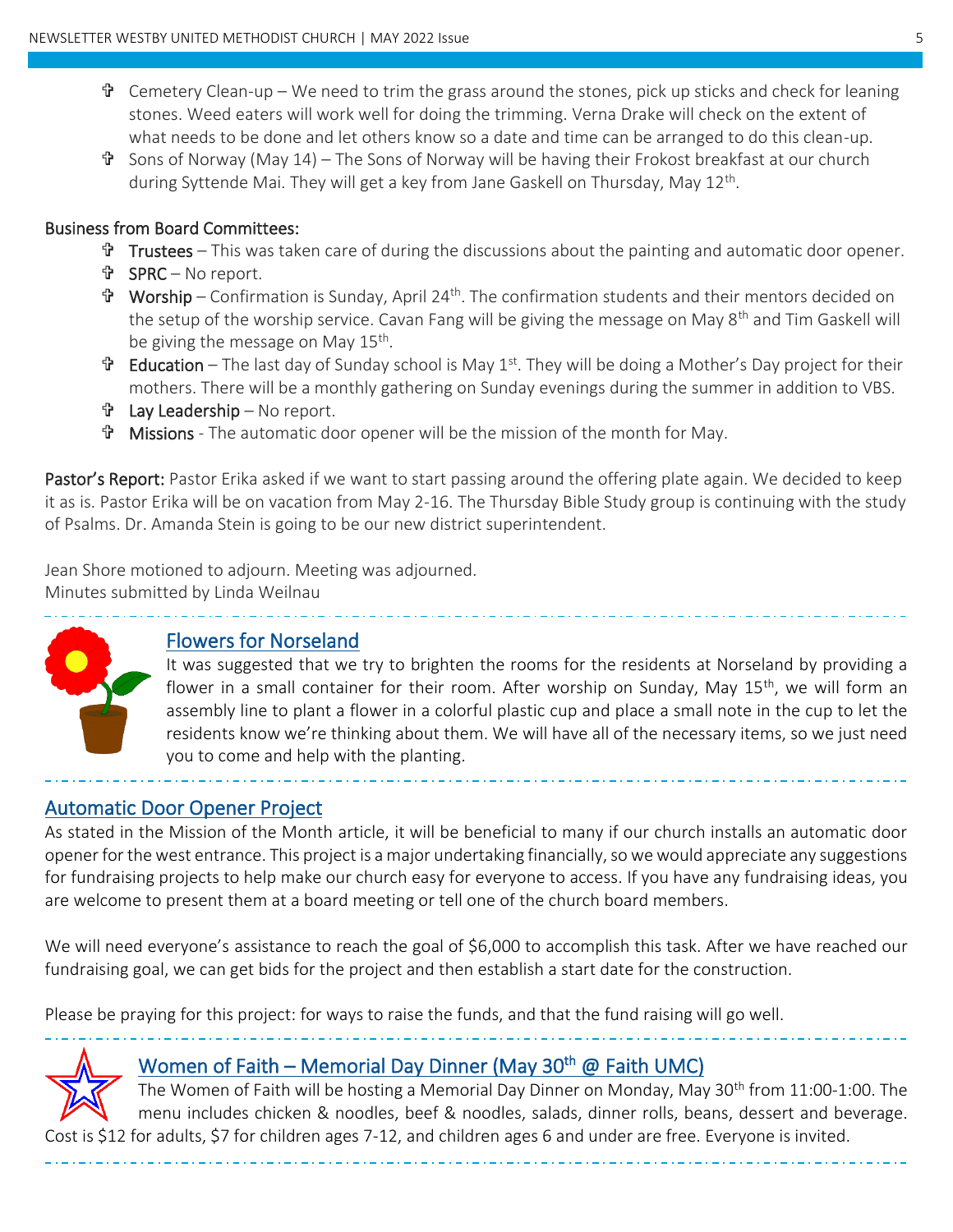#### LITTLE HEROES FROM THE BIBLE

Young in their age, but not in their willingness to be used by God. Sometimes we think that God only uses great leaders and those who are mature in faith, but God can use anyone who has a humble and obedient heart. This is the case of these boys and girls. Despite their young age, they were great heroes in biblical history for God's will to be done. Throughout this year we will be meeting some of these great little heroes. This is just an aid to encourage you, dear parents, to take time out and sit down with your children and share exciting family Bible stories. Do not forget at the beginning and at the end of each time, to pray to put yourself and your family in God's hands through prayer.

### **DAVID, THE BRAVE LITTLE SHEPHARD**

#### SAMUEL 17.1-58

Long ago, in the ancient Kingdom of Israel, David was born, the youngest son of a shepherd from Bethlehem. David was a boy from a humble family who helped his father with the sheep while his older brothers fought in the army of King Saul, the first king of Israel, against the Philistines.

The Philistines had the soldiers of King Saul terrified, because among their ranks was a warrior of enormous stature named Goliath. For many days Goliath shouted at the Israelites to choose a man to fight with him: "Let the bravest among you Israelites fight against me! If he wins, we Philistines will be your slaves, but if he loses it will be you Israelites who submit."

Nobody wanted to fight against the great Goliath, the greatest and most fearsome warrior of all time.

Every day young David brought food to his brothers in the camp. One day, David was earlier than usual, so he heard the threat of Goliath. "What's going on? Why does no one want to fight? David asked his brothers.

"Goliath has been like this for forty days, but nobody has enough courage to face that grumpy giant" -answered one of his brothers. "If no one does, then I'll go," said young David. David's brothers got very angry: "War is not your thing, boy," the eldest of David's brothers told him. "Your place is with father, taking care of sheep." "I will defeat the giant!" David insisted.

Some soldiers who heard the conversation ran to warn King Saul. The king approached David and said, "Young David, you cannot fight Goliath. You are small and young, and Goliath is a great warrior with experience.

"I may be small, but I am brave," said David. "I killed a bear and a lion that took my father's sheep. I'll take down that Philistine too. God will help me." "Go then," said King Saul, "and God be with you."

David took five stones from a nearby river and put them in his backpack, next to his sling. He then went to where Goliath was and said: "Goliath, accepted the challenge. I will fight for my people." Goliath got very angry. He couldn't believe that King Saul would send a little shepherd boy to fight. But still he accepted. "! I will finish you off in the blink of an eye, you little vermin!" Goliath bellowed.

"You come to me with a sword, a spear and a javelin, but I come against you in the name of God. With the help of him I will bring you down." So, David took his slingshot from him, placed a stone and threw it at Goliath. The stone hit the giant's forehead with such force and precision that he fell to the ground, defeated.

This is how the young and brave David freed the Israelites from the Philistines and gave a lesson in courage, skill and faith to all his people.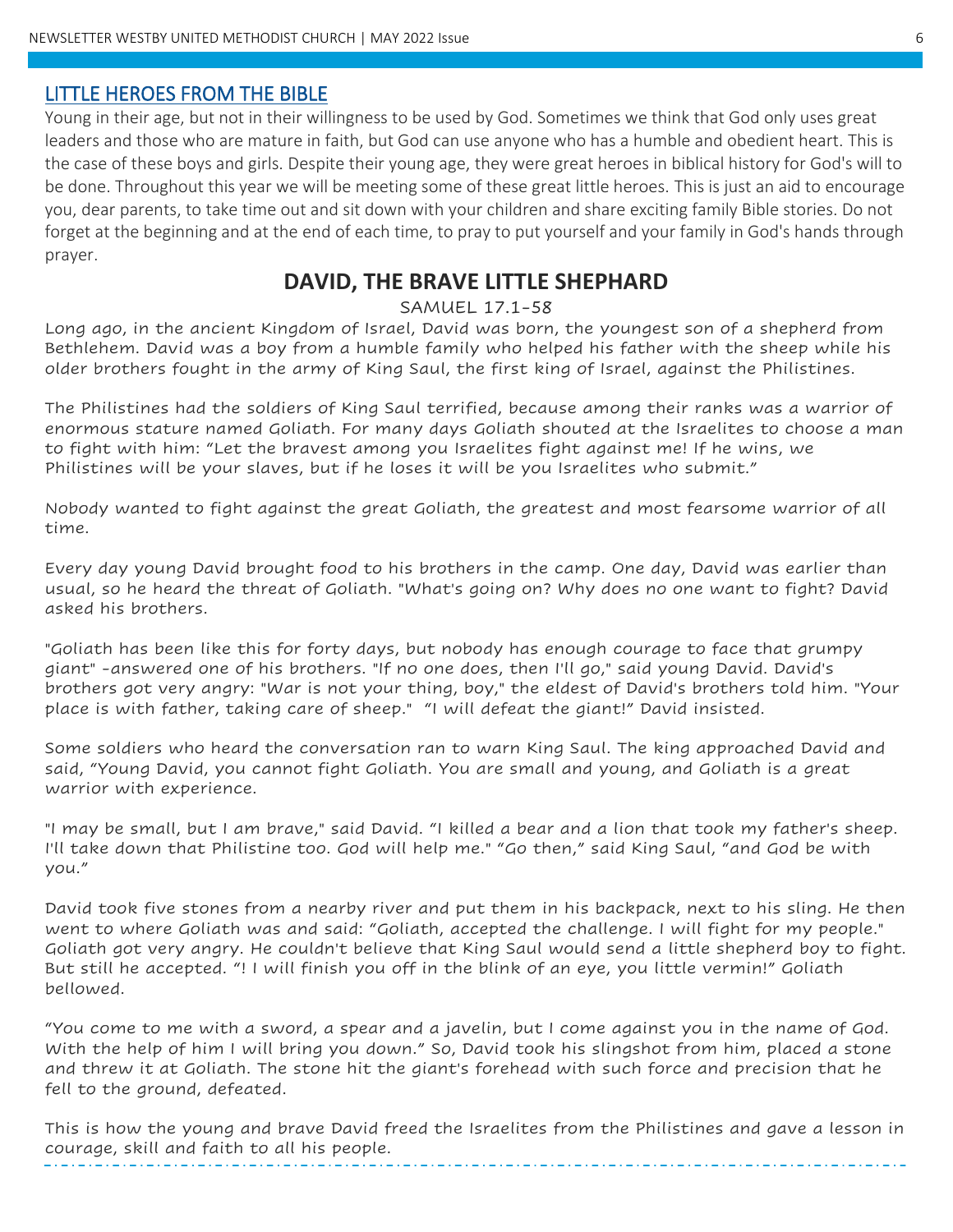